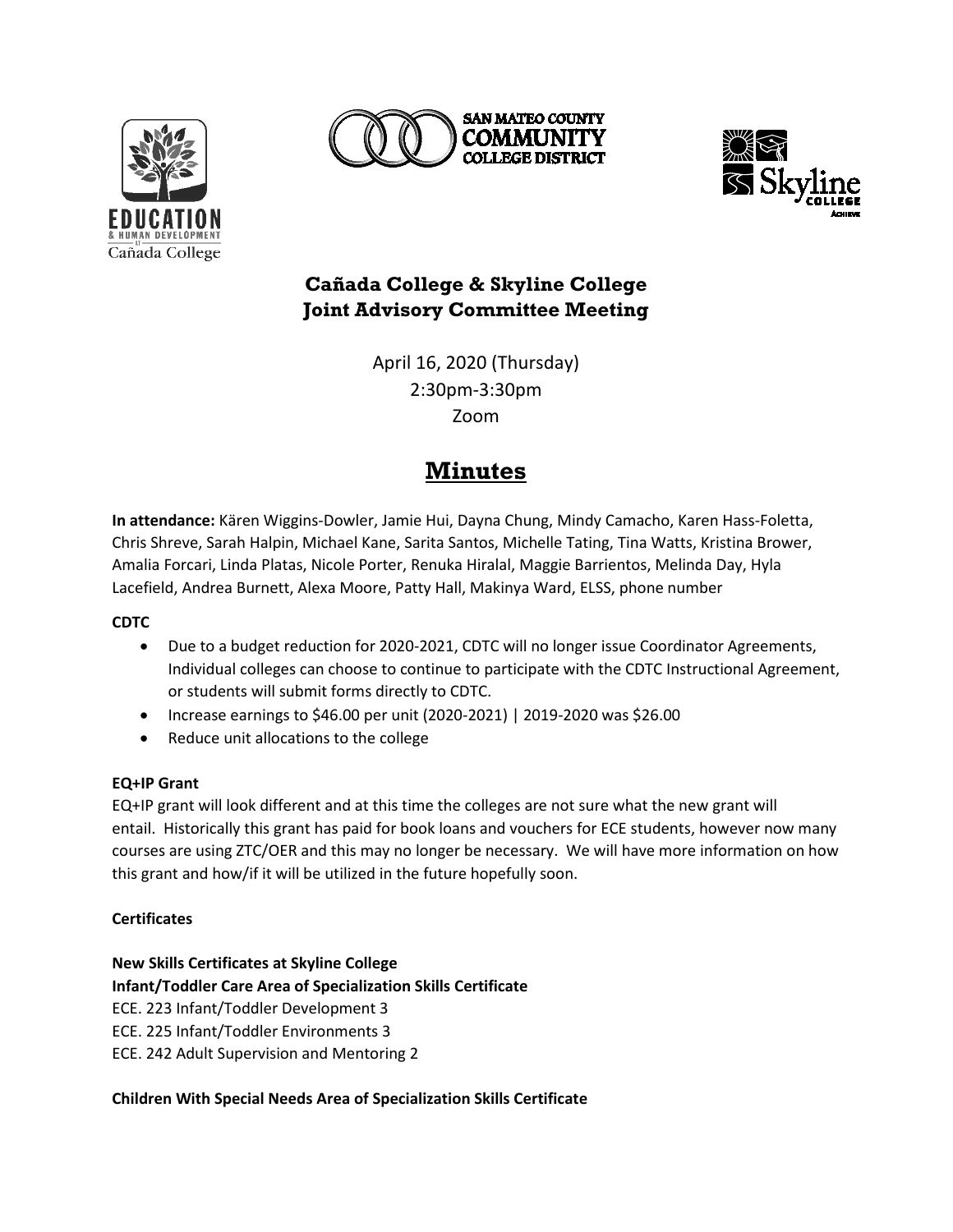ECE. 242 Adult Supervision and Mentoring 2 ECE. 260 Children with Special Needs 3 ECE. 263 Curriculum and Strategies for Children with Special Needs 3

#### **Early Childhood Education Administration Career Certificate**

ECE. 240 ECE Administration I: Business/Legal 3 ECE. 241 ECE Administration II: Personnel and Leadership 3 ECE. 242 Adult Supervision and Mentoring 2

# **Cañada College Exploring Skills Certificates at Cañada College**

# **Inclusion Support Certificate of Achievement** (former Skills Certificate) 10 units

Inclusion Support Certificate has been approved to be a Certificate of Achievement and will show up on students' academic transcripts. Waiting to hear when students can petition for the Certificate of Achievement. No new courses added to it.

# **COVID-19 & ECE**

Reach out to families that might be interested in ECE courses to take courses during the summer or fall. Now is a good time to start the FAFSA and Admissions Process. Anyone interested can reach out to Jaimie or Kristina.

Skyline and Cañada Colleges are both going fully online in the summer. There will only be 1 practicum course offered between the two courses which will be taught by Lisa Kiesselbach. This course will only be available as an option for students that already are working in programs that are operating with a Master Teacher able to supervise the student.

Programs are wanting a central online platform with information related to resources, requirements, and updates on child Development programs in San Mateo County. It is unclear who should be responsible for maintaining this platform, but it should be a public entity such as 4C's or SMCOE, possibly the San Mateo County Community Colleges.

#### **Community Comments**

BACCC meetings will be held in the coming weeks with information pertaining to workforce development and the Teacher Pipeline Program. The first meeting will be on April 29th from 2:30-4:30 ( Zoom link and agenda will be emailed soon).

If you would like to join the Virtual Discussion Groups that [Community Equity Collaborative](http://www.communityequitycollaborative.org/) facilitates these forums are open to all and inputs are shared with county leaders. There are two zoom calls scheduled for next week. Everyone is welcome and no RSVP is needed.

Please feel free to add one or both of the meetings below to your calendar and call in if you are available.